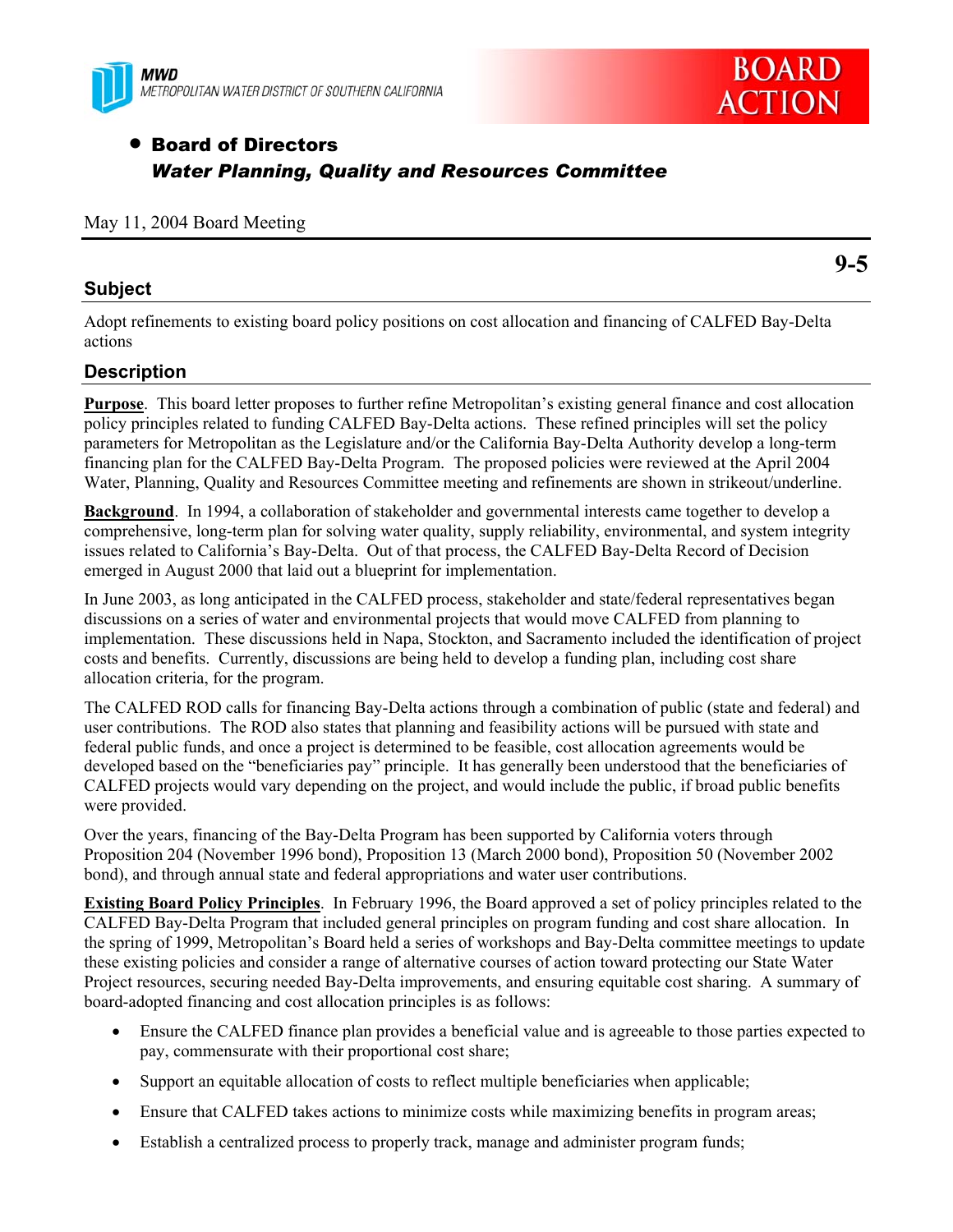- Ensure sufficient and stable funding for the CALFED Bay-Delta Program;
- Work with stakeholders and coalition partners to pursue state and federal CALFED authorization legislation;
- Support state and federal funding of the environmental and recreational costs associated with the Bay-Delta; and
- Ensure that funding and implementation of ecosystem and in-Delta actions are commensurate with funding and implementation of actions benefiting drinking water quality and supply reliability.

**Proposed Refinements to Financing & Cost Allocation Principles**. The following is a proposed set of refinements to board policy principles based on anticipated issues related to CALFED financing and implementation. The refined board policies are listed below in bold type followed by a short explanation of the proposed policy.

- **Beneficiaries should pay their fair share of costs for benefits received.** If the CALFED Program can increase water supply and water quality benefits, water users should be willing to financially contribute. Additionally, if recreational or other benefits are received from the CALFED Program, these beneficiary groups should also be willing to financially contribute.
- **Public funds should be used to generate broad public benefits.** Available state and federal grants, and any additional public funds, should be used by the CALFED Program to support existing and generate additional broad public benefits, including environmental enhancements and flood protection.
- **Program and project contributors' costs-sharing must be equitable and reflect beneficial value produced.** To secure broad support for the CALFED program, including the support of Southern California, CALFED must demonstrate that Stage 1 and long-term actions provide a beneficial value for those who will be asked to pay, commensurate with their proportional cost share.
- **Project and programs cost allocations should be based on cost-share agreements.** Payment criteria for a project (or package of projects) should be based on a cost-share agreement approach, not a complicated technical formula. Such agreements should be structured to offer potential participants the choice whether to participate with decisions based on sound economic principles. Each CALFED action has varying degrees of benefits for the parties expected to pay. Therefore, the allocation of costs involves an assessment of the available technical and financial analyses, social and political issues, and ultimately value judgments by the governing bodies.
- **Project and programs should reflect a balanced package of benefits and funding.** To broaden support for implementation, CALFED should advance and finance balanced packages. This will ensure that each constituency's success is directly linked to the success of other constituencies. Implementing packages will encourage urban and agricultural water users to fund other elements of the package, such as the Environmental Water Account, if a sound business case can be presented to governing boards regarding the overall benefits and costs of the package.
- **Entities that contribute to adverse environmental impacts should pay their fair share of mitigation costs.** If an entity contributes to environmental degradation as determined through regulatory or other processes, it should be held accountable and contribute toward environmental improvement actions as mitigation. Relevant considerations in the allocation of payments should include the timing and volume of water diverted and the extent of environmental impact.
- **Beneficiaries' contributions should be cost-based.** Cost share payments should not exceed the costs associated with the project (or package of projects). It is inappropriate to charge fees that subsidize other non-related programs.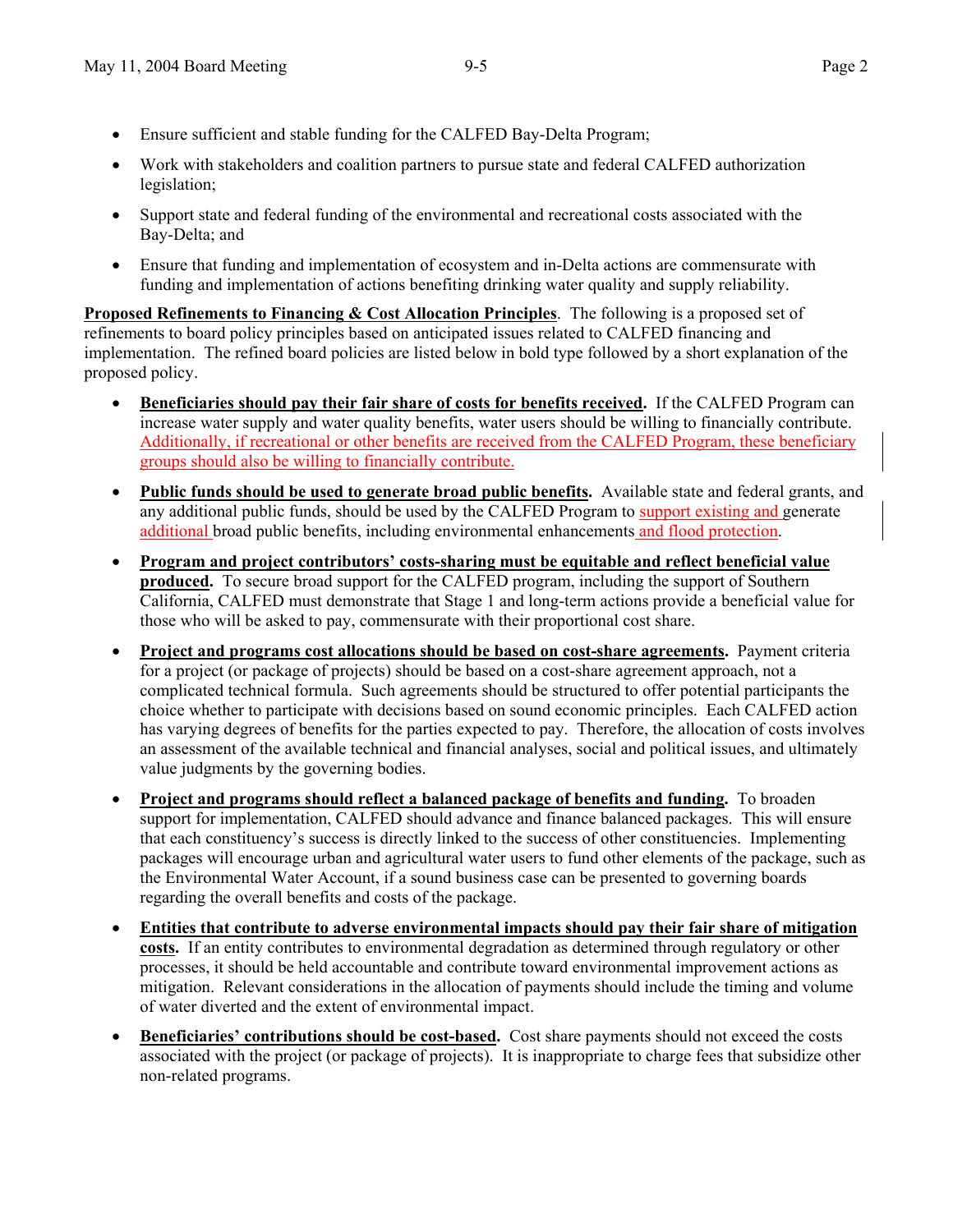- **Capital projects and programs should be prioritized.** The following criteria should be used to screen capital improvement projects included in the CALFED ROD. These criteria include: (1) long term cost-effectiveness/value; (2) broadest public benefit; (3) promoting regional solutions; (4) size of local cost share; and (5) the ability to fulfill contract obligations. Following the screening analysis, the remaining projects should be funded on a case-by-case basis using a cost-sharing agreement approach.
- **No cost shifting.** It is inequitable and inappropriate for urban water users to contribute more than their fair share of CALFED costs on the basis of assumed ability to pay or a generalized economic theory that higher costs will reduce water consumption. Urban water users are already paying higher costs and achieving extraordinary conservation results from a variety of demand-management programs. All water users in California have a constitutional obligation to conserve, and the state has various means to equitably ensure that all water users meet this obligation.

## **Policy**

By Minute Item 41770, dated February 13, 1996, the Board (1) expressed support, if amended, for Senate Bill 900 (Costa), the Water Resources and Delta Restoration Act of 1996, consistent with the principles outlined in the General Manager's letter dated February 12, 1996, which revised the policy principles contained in his letter dated January 30, 1996; and (2) authorized the General Manager to pursue a consensus position among urban water users regarding SB 900 and seek support from agricultural and environmental interests for that consensus position.

By Minute Item 41850, dated April 9, 1996, the Board approved the proposed evaluation criteria to be used in providing Metropolitan's comments on CALFED's Bay-Delta alternatives scoping process as set forth in the General Manager's letter dated March 26, 1996.

By Minute Item 42164, dated November 19, 1996, the Board reviewed and approved the recommended principles to guide staff's actions related to the proposed Interim South Delta Program as set forth in the General Manager's letter dated November 5, 1996.

By Minute Item 43688, dated August 17, 1999, the Board adopted the Statement of Needs for the CALFED Bay-Delta Program as proposed and set forth in the General Manager's letter dated July 13, 1999.

By Minute Item 44811, dated March 12, 2002, the Board adopted the CEQA determination and the proposed policy principles for a CALFED Bay-Delta Program long-term governance structure.

By Minute Item 44874, dated May 14, 2002, the Board adopted the CEQA determination and authorized the Chief Executive Officer to work in support of the authors of CALFED reauthorization legislation and to pursue bipartisan support for final language in 2002 that included Metropolitan's interests as outlined in the letter and which does not include problematic provisions such as the Westland Water District's assurance language.

## **California Environmental Quality Act (CEQA)**

CEQA determination for Option #1:

The proposed action is not defined as a project under CEQA because the proposed action involves continuing administrative activities such as general policy and procedure making (Section 15378(b)(2) of the State CEQA Guidelines). In addition, where it can be seen with certainty that there is no possibility that the proposed action in question may have a significant effect on the environment, the proposed action is not subject to CEQA (Section 15061(b)(3) of the State CEQA Guidelines).

CEQA determination for Option #2:

None required